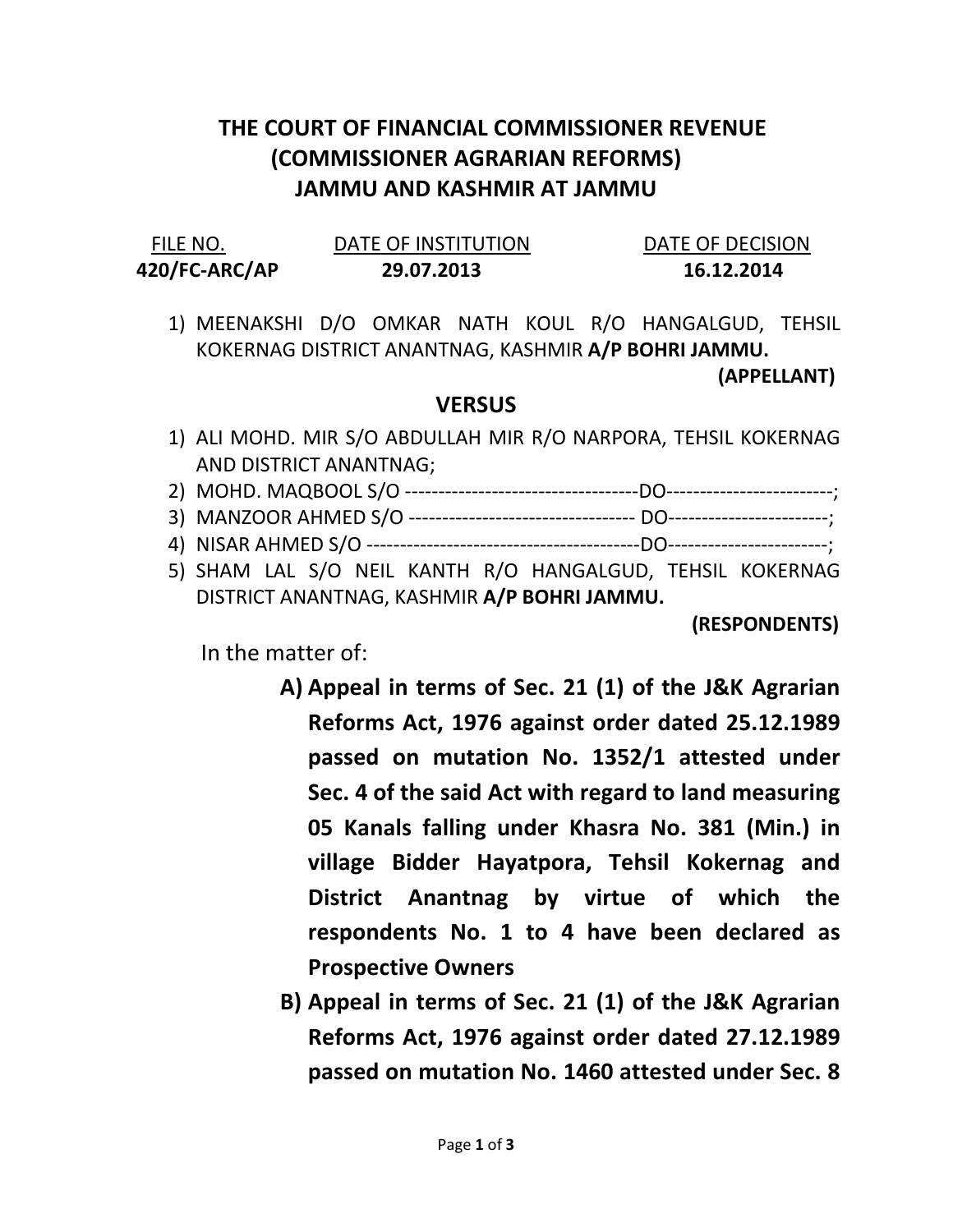of the said Act where under ownership rights with regard to the above stated land have been conferred on the respondents No. 1 to 4.

For Petitioner --- Advocate J.M.Razdan

For Respondent --- Advocate Monika Kohli

## J U D G E M E N T

- 1) The summarised facts of the case are that land measuring 05 Kanals stated herein above was in the ownership of one Shamboo Nath and others which was in the personal cultivation of Nand Lal and others. It is alleged that the Tehsildar concerned attested a mutation No. 1352/1 by virtue of which the rights of the owners over the said land were extinguished and the land was vested in the state declaring the respondents No. 1 to 4 as Prospective Owners. Later, vide mutation No. 1460 dated 27.12.1989, the respondents 1 to 4 were made owners under Sec. 8 of the Agrarian Reforms Act, 1976
- 2) Aggrieved, the petitioner has filed the present appeal challenging the impugned mutation on various grounds which have been countered by the respondents while filing their objections. This court has gone through the case file and other connected record as well as the written submissions filed by the parties. Column No. 1 of the mutation under Sec. 4 of the Agrarian Reforms Act indicates that it has been allocated a divisible serial number, viz., 1352/1. Rule 9 of the Standing Order 23-A dealing with the subject of attestation of mutations lays down that the serial number of mutation cases for each village should be continuous for the whole term of the settlement and each case should be given a separate serial number. No instance has been provided in the said standing order or any other law for the time being in force where a mutation can be assigned a divisible number.